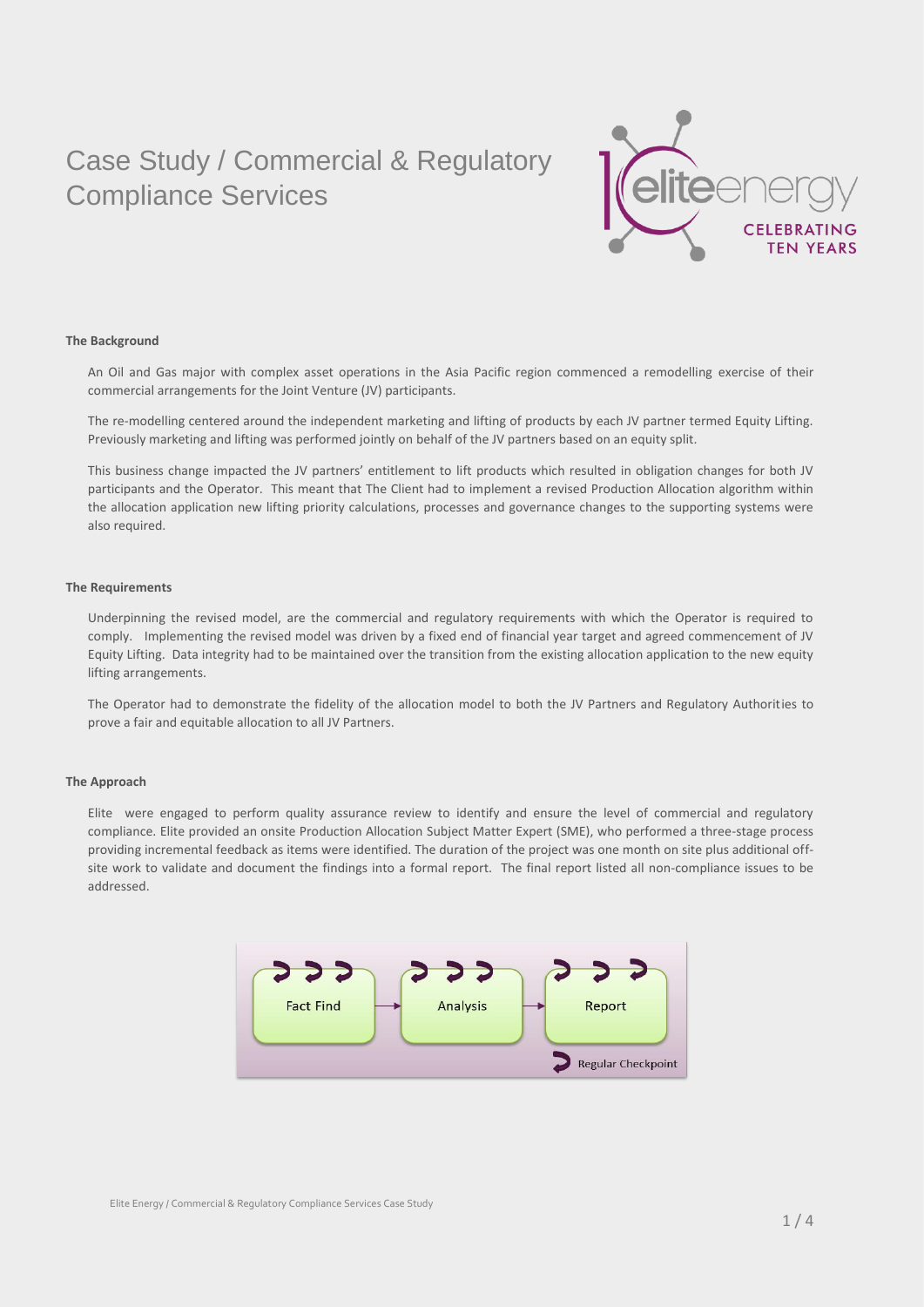

The final report provided a view of commercial and regulatory compliance of the asset from two distinct perspectives namely **Commercial** and **Technical**.

The Commercial stream covered a thorough review of the Joint Operating Agreements and Regulatory obligations pertaining to the production licence. All calculation and rules pertinent to the commercial allocation of products and internal use of products (e.g. fuel gas) were extracted and documented to provide a baseline interpretation of the commercial construct. All commercial and operations stakeholders participated in the approval of this interpretation. All product streams were considered in scope.

The Technical review examined the allocation of products back to their source (The Client/reservoirs). A multi-pass allocation configuration is used in the allocation application to allocate in both mass and energy. The allocation network had many nonmeasured streams which required a pre-allocation pass to populate these streams in terms of mass and hydrocarbon components. The calculation code for each of the allocation processes was documented to provide an easily understood description of the allocation processes. During the engagement, Elite built a shadow allocation model to replicate the calculations and allocation methods. This allowed a simple numeric check on the configuration in the allocation application to be carried out. The additional advantage was that changes to the allocation model can now be done in the shadow model to confirm the fidelity/impact of changes prior to implementing in allocation application.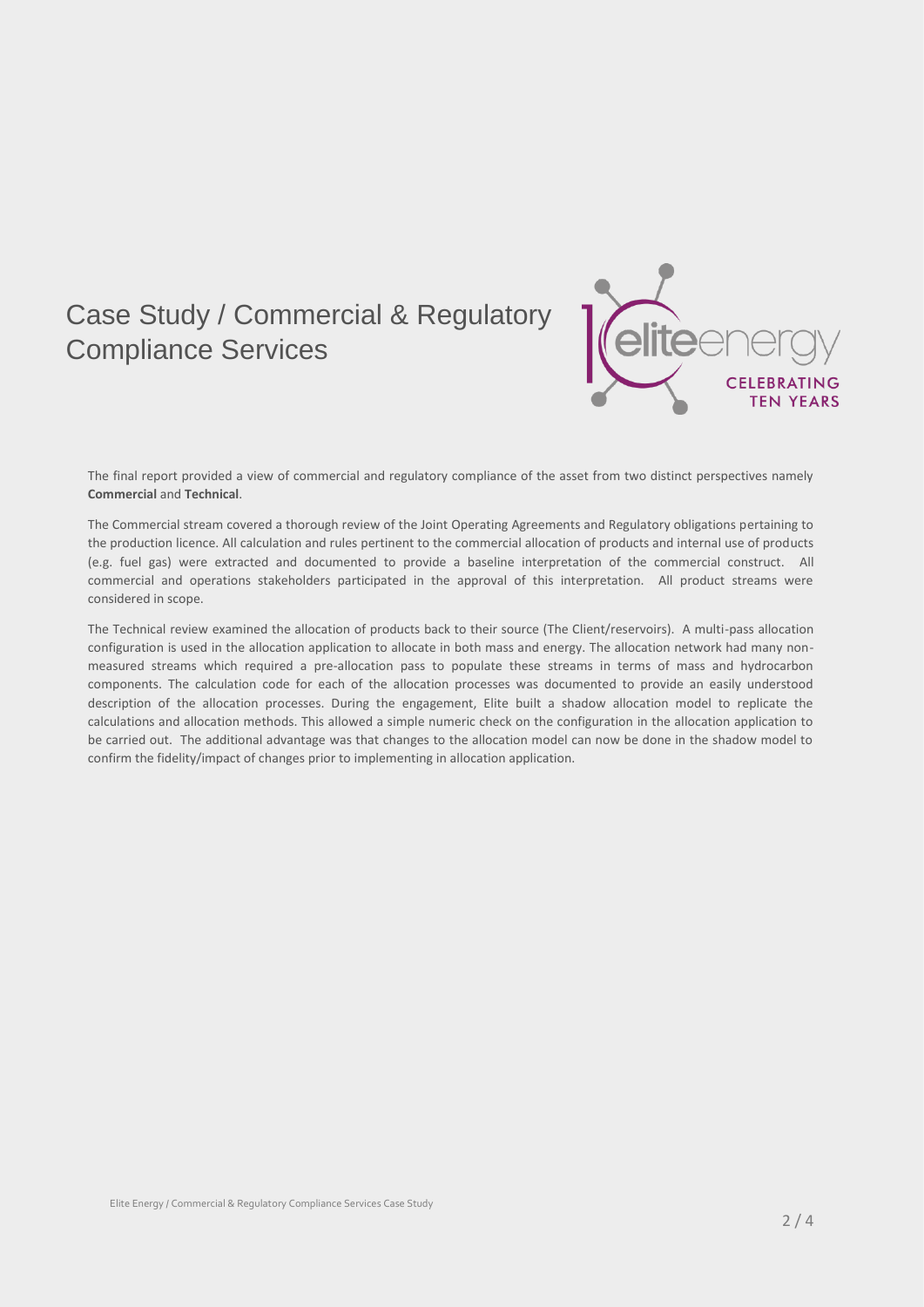

### **The Outcome**

 $\overline{a}$ 

As part of the final report a gap analysis was conducted to ascertain where there was possible non-compliance and the degree of non-compliance. During the review, critical items of non-compliance were presented and addressed as a priority rather than waiting for the final assessment. A risk matrix was developed that allocated the findings to a score and in turn developed the remediation priority.

| <b>Priority</b>   | Categorization                                                 | <b>Urgency</b>                                                                  |
|-------------------|----------------------------------------------------------------|---------------------------------------------------------------------------------|
| <b>Priority 1</b> | Contractual                                                    | Requires immediate attention                                                    |
|                   |                                                                | $(1 - 3$ months) *                                                              |
|                   |                                                                | *Some Priority 1 findings may fall into<br>the bracket of future projects.      |
| Priority2         | Production Allocation System Build,<br>Operation and Integrity | Should be addressed as a continuous<br>improvement activity<br>$(3 - 6$ months) |
| <b>Priority 3</b> | Continuous Improvement Plan                                    | No Priority $-$ review necessity<br>$(6 + months)$                              |
| Priority4         | Observations*1                                                 | Remarks                                                                         |